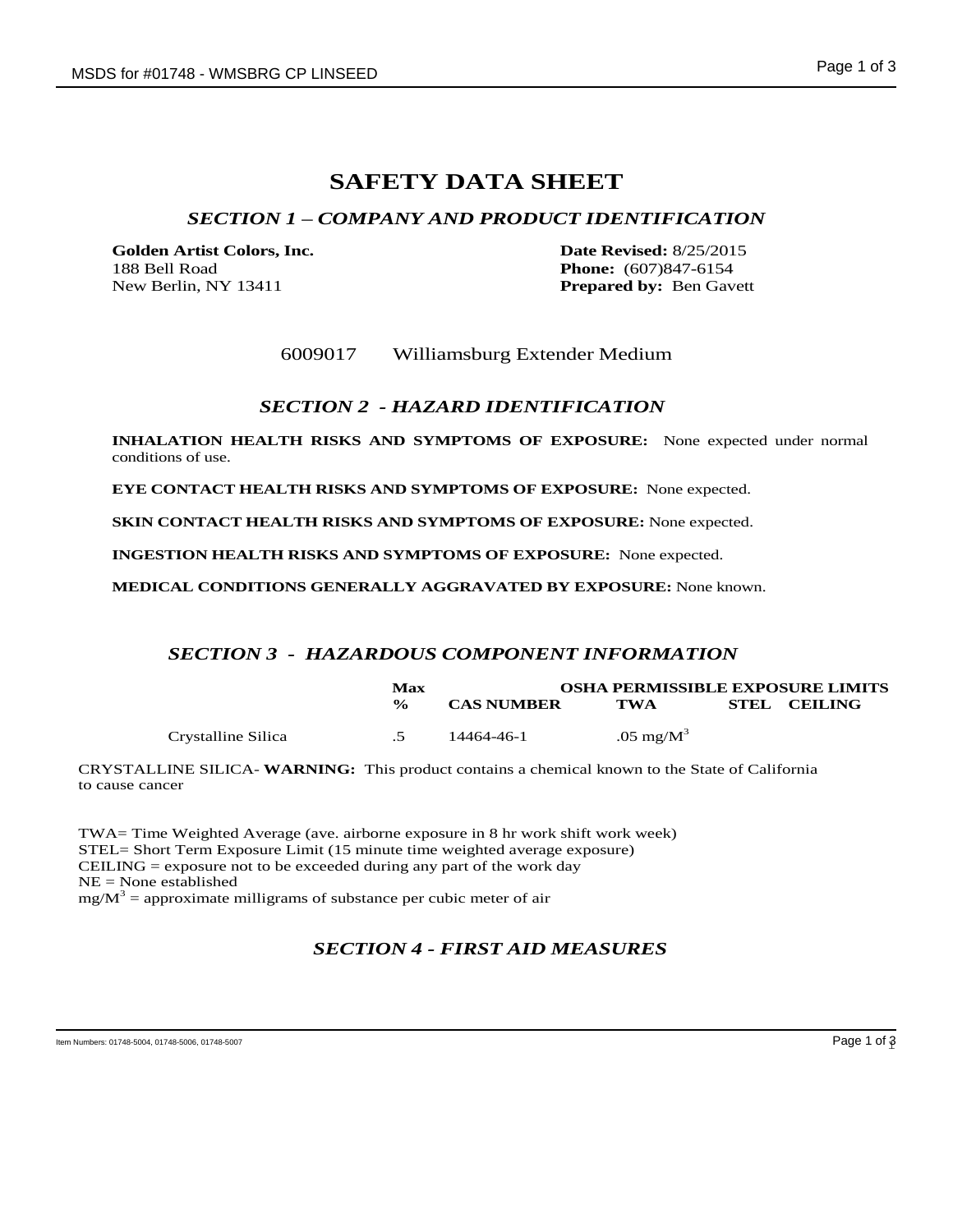No symptoms of exposure are expected. Seek medical help if you experience otherwise.

## *SECTION 5 - FIRE FIGHTING MEASURES*

**FLASH POINT:** >240 F / 93º C **FLAMMABLE LIMITS IN AIR BY VOLUME:** No Data **EXTINGUISHING MEDIA:** Carbon dioxide, foam or dry chemical. **SPECIAL FIRE FIGHTING PROCEDURES:** Use self-contained breathing apparatus and full protective clothing. **UNUSUAL FIRE AND EXPLOSION HAZARDS:** None

## *SECTION 6 – ACCIDENTAL RELEASE MEASURES*

Recover material for use or proper disposal as non-hazardous waste.

## *SECTION 7 - HANDLING AND STORAGE*

No special precautions.

## *SECTION 8 - EXPOSURE CONTROL/PERSONAL PROTECTION*

**RESPIRATORY PROTECTION:** None required under normal use

**VENTILATION:** None required under normal use.

**PROTECTIVE GLOVES:** None required under normal use.

**OTHER PROTECTIVE CLOTHING OR EQUIPMENT:** None required under normal use.

**WORK/HYGIENIC PRACTICES:** Use in accordance with safe handling practices, including: do not eat, drink or smoke when working with materials, avoid excessive skin contact, wash after working with materials.

## *SECTION 9 - PHYSICAL/CHEMICAL PROPERTIES*

**BOILING POINT:** No Data **SPECIFIC GRAVITY (H<sub>2</sub>0=1):** 2.04 **VAPOR DENSITY:** NA **pH:** NA **SOLUBILITY IN WATER:** Not water soluble **V.O.C.:** 0 G/L **APPEARANCE AND ODOR:** Off-White paste, linseed oil odor

## *SECTION 10 - STABILITY AND REACTIVITY*

**STABILITY:** Stable **INCOMPATIBILITY:** None known.

Item Numbers: 01748-5004, 01748-5006, 01748-5007